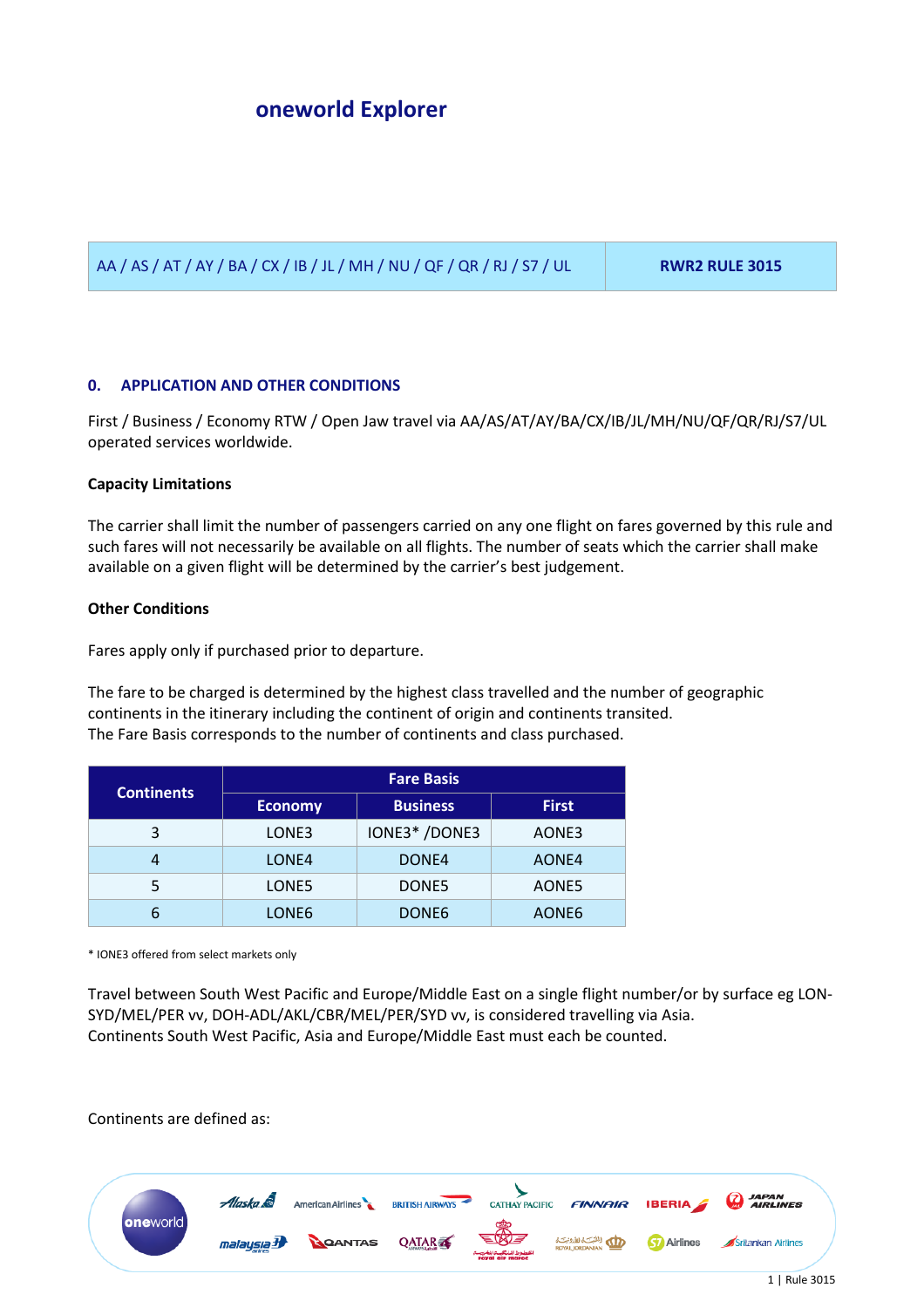| • Europe-Middle East        | Asia                        | • North America             |
|-----------------------------|-----------------------------|-----------------------------|
| Africa                      | • South West Pacific        | • South America             |
| these 2 continents together | these 2 continents together | these 2 continents together |
| shall Comprise TC2          | shall Comprise TC3          | shall Comprise TC1          |

The continent of Europe-Middle East consists of 2 zones:

- o Europe (including Algeria, Morocco, Russia west of the Urals and Tunisia)<br>  $\circ$  Middle East (including Egypt, Libya and Sudan)
- Middle East (including Egypt, Libya and Sudan)

The continent of Asia includes, Kazakhstan, Kyrgyzstan, Russia east of the Urals, Tajikistan, Turkmenistan and Uzbekistan.

The continent of North America includes the Caribbean, Central America and Panama.

### **Baggage regulations**

Two free pieces of 23 kilos each shall be permitted. Additional allowances may apply. Refer to individual carrier websites.

#### **Passenger Expenses**

Not permitted.

### **Fares**

Refer GDS.

## **4. FLIGHT APPLICATION / ROUTINGS**

Fares only apply on any AA/AS/AT/AY/BA/CX/IB/JL/MH/NU/QF/QR/RJ/S7/UL/ flights.

- (a) Travel must be via the Atlantic and Pacific Oceans and only one crossing of each ocean is permitted.
- (b) Travel must be in a continuous forward direction between TC1 TC2 TC3. Backtracking within a continent is permitted except as follows:

Backtracking between Hawaii and other points in North America is not permitted.

- (c) Travel may originate at any point for which fares are published and must terminate at the same point, except that origin-destination surface segments are permitted as follows:
	- a. within the country of origin
	- b. within the Middle East
	- c. between the United States and Canada

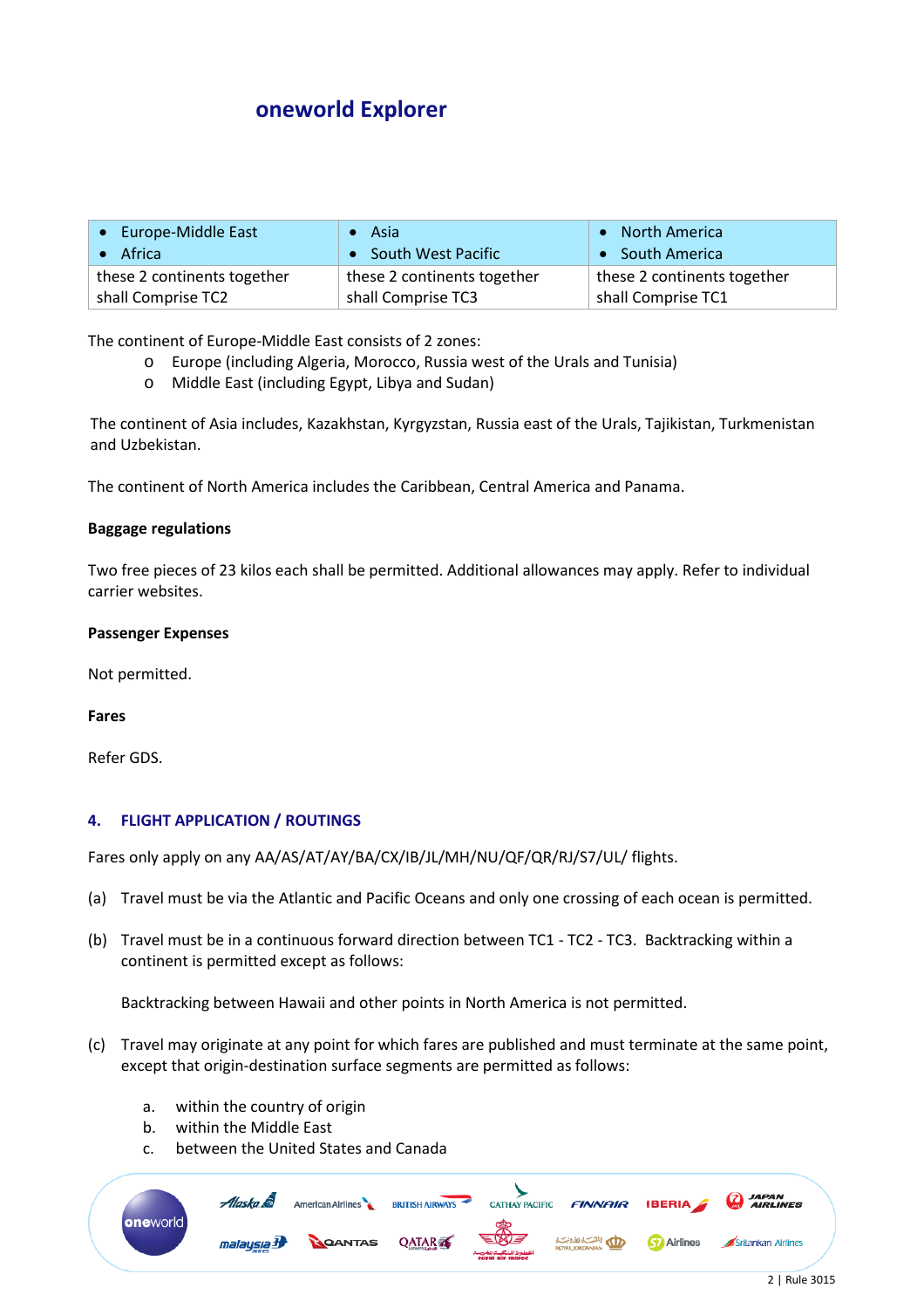- d. between HKG and China
- e. between Malaysia and SIN
- f. within Africa
- g. between Maldives and Sri Lanka/India
- (d) Travel may not be via the point of origin.
- (e) Only one intercontinental departure and one intercontinental arrival permitted in each continent except as follows:
	- 1. Two permitted in North America.
	- 2. Two permitted in Asia when one is for travel between the Southwest Pacific and Europe/Middle East.
	- 3. Two permitted in Europe/Middle East for travel to/from/via Africa. If travel is to/from Europe in both directions, itinerary may not include Mauritius/South Africa.
- (f) Only one international departure and one international arrival from/to the country of origin permitted.

**EXCEPTION:** Two permitted for origin USA when one arrival-departure is a transfer without stopover. **NOTE:** travel between USA and Canada is not counted as international. No more than 4 international transfers from the one country permitted.

- (g) Intermediate surface sectors are permitted at the passenger's expense. Transoceanic surface sectors between TC1-TC2 and TC1-TC3 are not permitted. **EXCEPTION:** For travel originating in the South West Pacific, one transoceanic surface sector between TC1-TC2 or TC1-TC3 is permitted.
- (h) A minimum of 3 and maximum of 16 segments, including surface segments between any 2 airports, are permitted for the entire journey. Free **flight** segments within each continent are limited as follows:

| Africa             | 4 |
|--------------------|---|
| Asia               | 4 |
| Europe/Middle East | Δ |
| North America      | 6 |
| South America      | 4 |
| South West Pacific |   |

- (i) The same city pairs/sectors cannot be flown more than once in the same direction.
- (j) Travel on any AA/AS/AT/AY/BA/CX/IB/JL/MH/NU/QF/QR/RJ/S7/UL codeshare service operated by AA/AS/AT/AY/BA/CX/IB/JL/MH/NU/QF/QR/RJ/S7/UL is permitted.

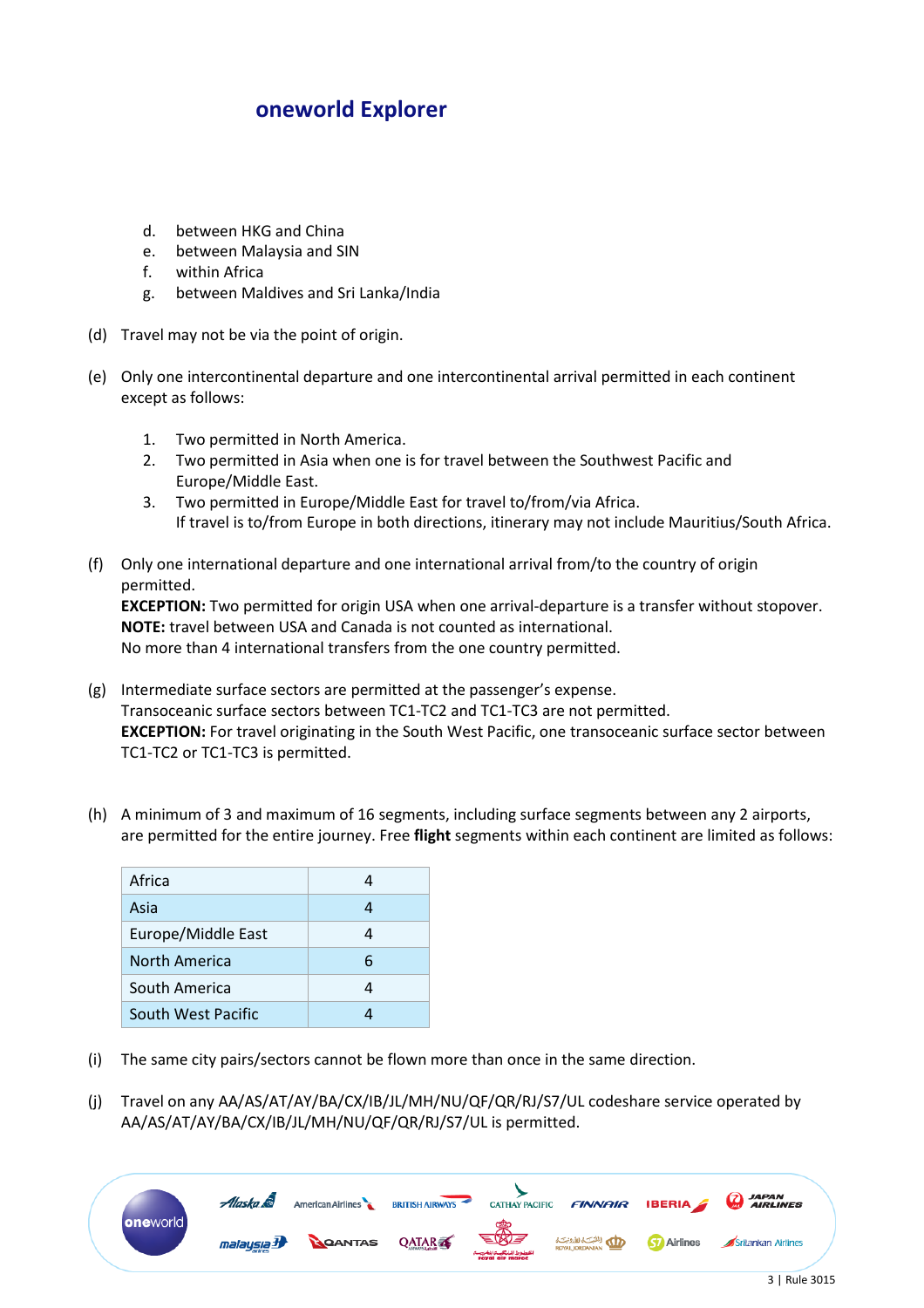Other codeshare services not permitted with the exception of QF Codeshare services operated by Jetstar (JQ).

QF operated services within USA (eg LAX-JFK vv) not permitted unless booked in conjunction with a QF operated and marketed online connection or stopover flight at LAX

| <b>ALASKA AIRLINES</b>   | Horizon Air, SkyWest Airlines                                                                                                 |
|--------------------------|-------------------------------------------------------------------------------------------------------------------------------|
| <b>AMERICAN AIRLINES</b> | American Eagle (Operated by Envoy Air, Mesa Airlines, Piedmont<br>Airlines, PSA Airlines, Republic Airways, Skywest Airlines) |
| <b>BRITISH AIRWAYS</b>   | BA CityFlyer / Comair / SUN-AIR of Scandinavia / BA Limited                                                                   |
| <b>FINNAIR</b>           | <b>Nordic Regional Airlines</b>                                                                                               |
| <b>IBERIA AIRLINES</b>   | Air Nostrum / Iberia Express                                                                                                  |
| <b>JAPAN AIRLINES</b>    | J-Air, Hokkaido Air System / Japan Air Commuter                                                                               |
| <b>QANTAS</b>            | Qantaslink operated by Airlink, Eastern Australia, National Jet<br>Systems, Network Aviation, Sunstate Airlines / Jetconnect  |
| <b>ROYAL AIR MAROC</b>   | Royal Air Maroc Express                                                                                                       |
| <b>SIBERIA AIRLINES</b>  | Globus                                                                                                                        |

Additionally, travel permitted on the following affiliated airlines:

Ground transportation services operated by/for BA/QF may not be included as part of the **one**world Explorer.

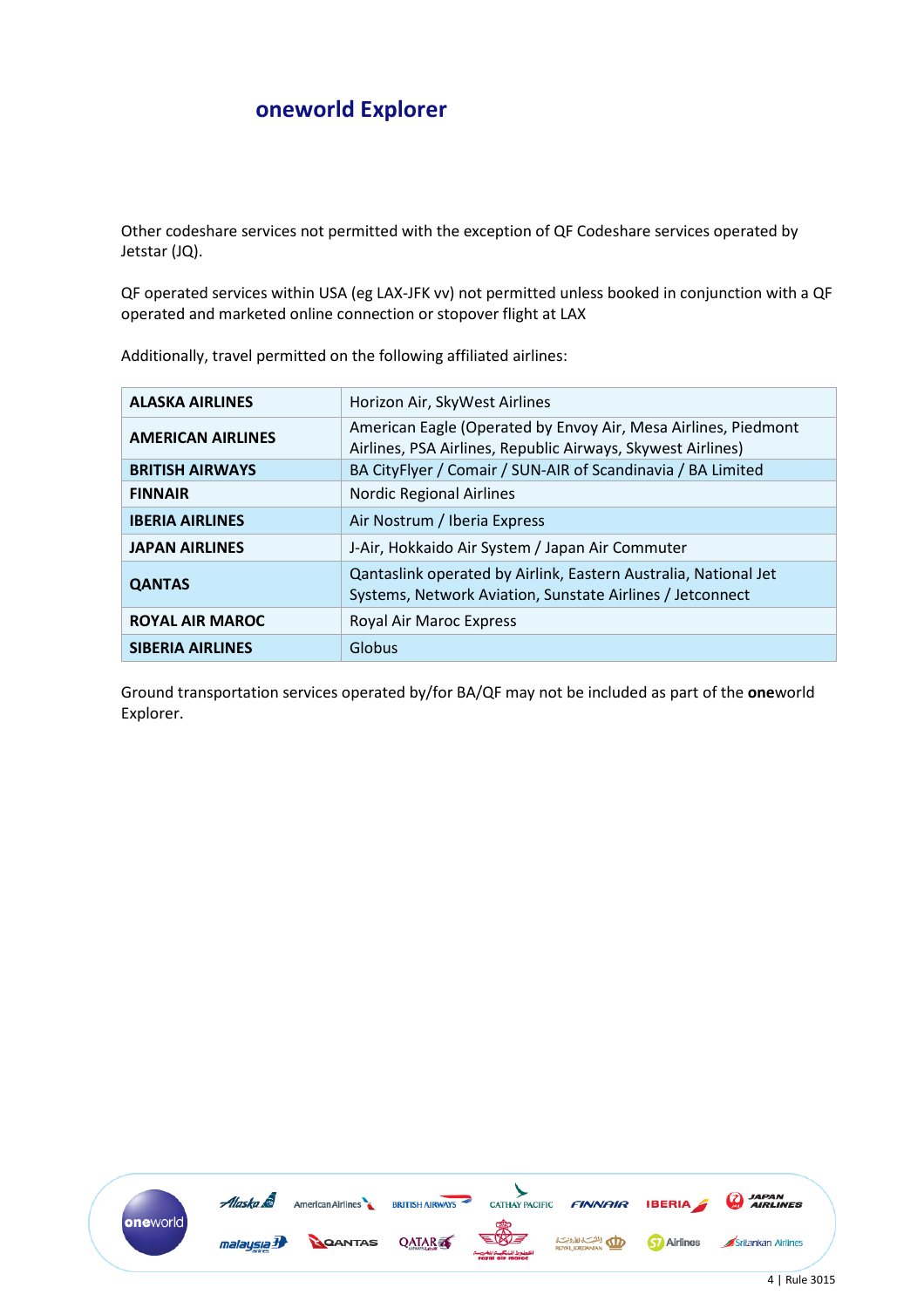(k) Within the USA/Canada only one nonstop or single plane service transcontinental flight permitted. A transcontinental flight is defined as travel between a State in column A and a State in column B.

| <b>COLUMN A</b> | <b>COLUMN B</b>    |
|-----------------|--------------------|
| Arizona, AZ     | Connecticut, CT    |
|                 | Florida, FL        |
| California, CA  | Georgia, GA        |
|                 | Indiana, IN        |
| Nevada, NV      | Maryland, MD       |
| Oregon, OR      | Massachusetts, MA  |
|                 | New Jersey, NJ     |
| Washington, WA  | New York, NY       |
|                 | North Carolina, NC |
|                 | Ohio, OH           |
|                 | Pennsylvania, PA   |
|                 | Michigan, MI       |
|                 | South Carolina, SC |
|                 | Tennessee, TN      |
|                 | Virginia, VA       |
|                 | Washington DC      |
|                 | Kentucky, KY       |

Additionally, only one flight to State of Alaska and one flight from State of Alaska permitted.

(l) Within Australia - only one nonstop/single plane service flight is permitted between the following points:

BME - BNE/MEL/SYD DRW - CBR/MEL/SYD KTA - BNE/MEL/SYD PER - BNE/CBR/CNS/SYD/MEL

## **EXCEPTION:**

- A. No restriction between SYD/MEL PER for passengers originating in PER when in conjunction with travel to/from JNB/SHA
- B. No restriction between SYD/MEL PER for passengers originating in New Zealand when in conjunction with travel to/from JNB

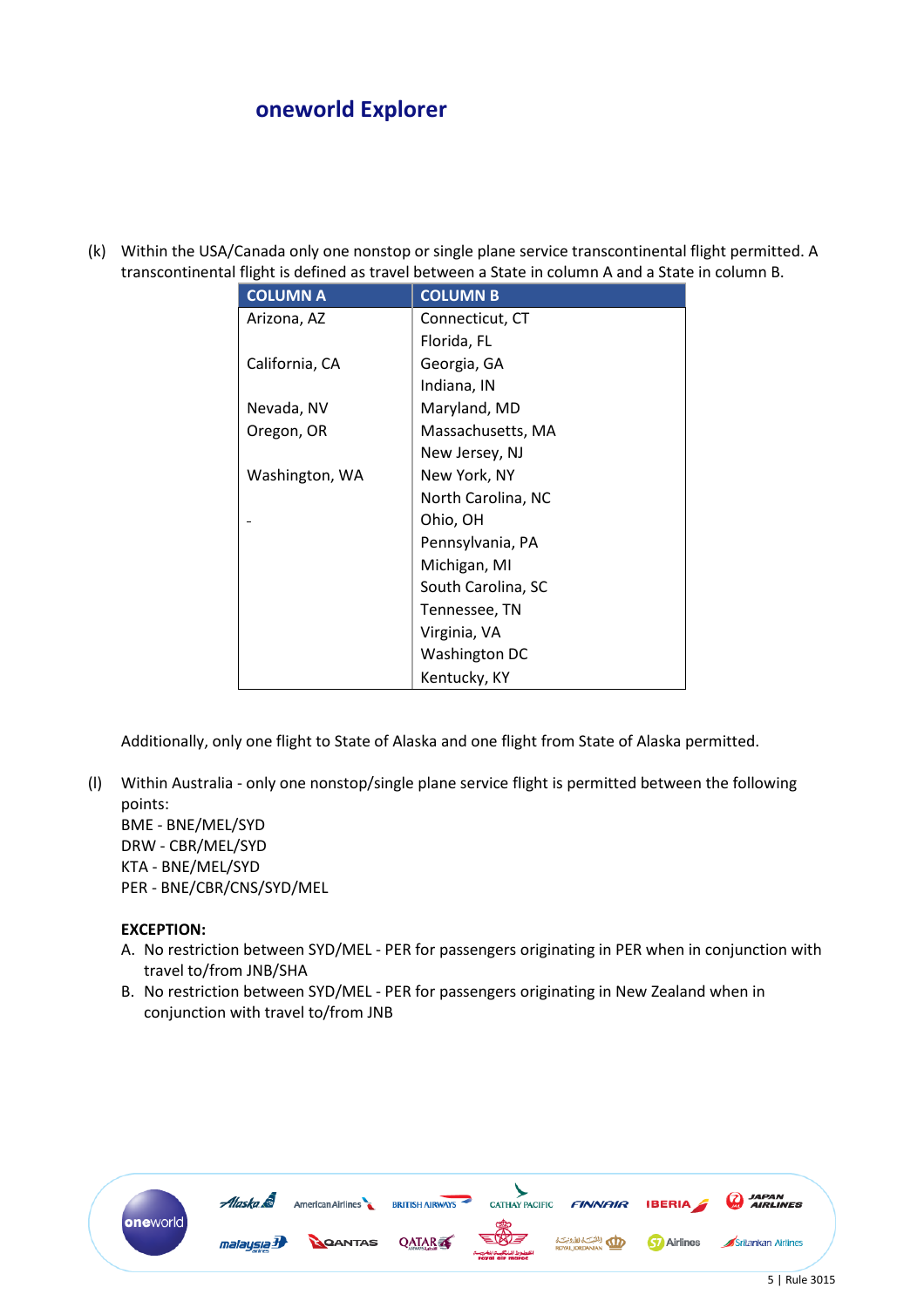### **5. RESERVATIONS AND TICKETING**

## (a) **Reservations and Ticketing**

Reservations for the first international flight and all preceding flights must be made prior to departure. Subsequent segments may be open-dated.

### **EXCEPTION:**

| <b>Reservations Made</b>         | <b>Complete Ticketing</b>                                                         |
|----------------------------------|-----------------------------------------------------------------------------------|
| 29 or more days before departure | 25 days before departure                                                          |
| 28 - 8 days before departure     | 3 days after reservations or 7 days before to departure,<br>whichever comes first |
| 7 days or less before departure  | 24 hours after booking, but no later than one hour before<br>departure            |

OSI YY OW RTW to be inserted into PNR to avoid reservation cancellation.

## (b) **Booking Codes**

|                                |              |       | <b>Business</b> |                |
|--------------------------------|--------------|-------|-----------------|----------------|
|                                | <b>First</b> | DONE* | <b>IONE3</b>    | <b>Economy</b> |
| AA BA CX MH QF QR              | A            | D     |                 |                |
| AS AT IB RJ UL                 | D            | D     |                 |                |
| S7                             | D            | D     | D               |                |
| AY International flights       | D            | D     |                 |                |
| <b>AY Domestic flights</b>     |              | v     |                 |                |
| JL International flights       | A            | D     |                 |                |
| JL NU Domestic flights         |              |       |                 | $\checkmark$   |
| AA Premium Economy             |              |       |                 | P              |
| <b>BA World Traveller Plus</b> |              |       |                 |                |
| IB Premium Economy             |              |       |                 |                |
| <b>CX QF Premium Economy</b>   |              |       |                 | R              |
| JL Premium Economy             |              |       |                 | F              |

**NOTE:** For flights where First or Business Class is not offered or available, passengers may travel in a lower class, in the applicable booking code for that lower class.

Where the applicable booking class for the lower class is not available, passengers travelling on First Class fares may book Y Class.

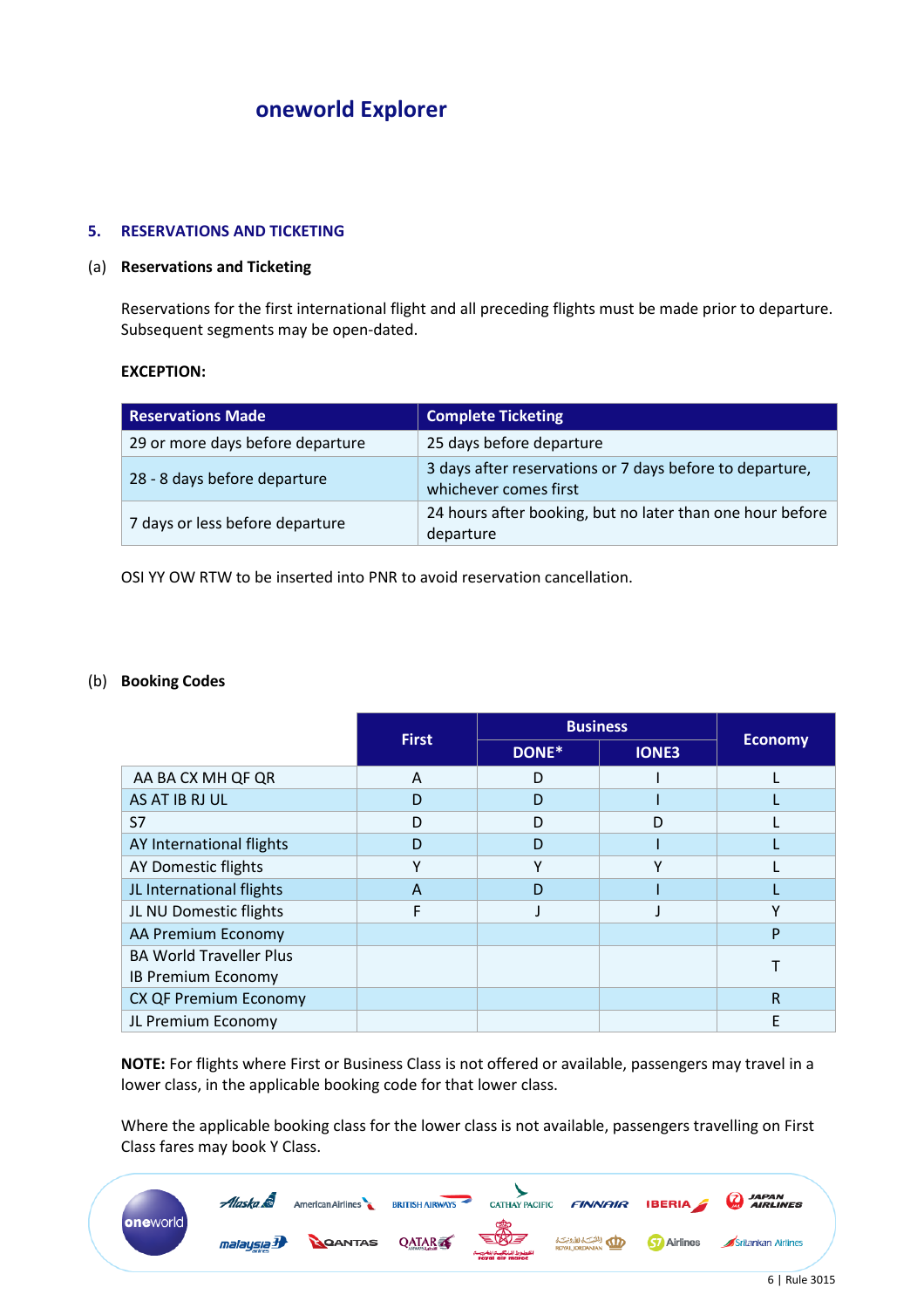Passengers travelling on DONE\* Business Class fares may book B Class (except AA) or H Class on AA.

The fare for the highest class used applies, without compensation.

### **EXCEPTION:**

For services within the Middle East, where no Business Class is offered, Business Class passengers may book and travel in A Class on QR, subject to availability. This provision does not apply on any flight where Business Class exists but is unavailable for booking.

### **6. MINIMUM STAY**

No minimum stay except:

| All fares originating in TC1 | Travel on the last international sector must commence no earlier than 10 |
|------------------------------|--------------------------------------------------------------------------|
|                              | days after commencement of the first international sector                |

### **7. MAXIMUM STAY**

Return travel from the last stopover point must commence no later than 12 months after departure.

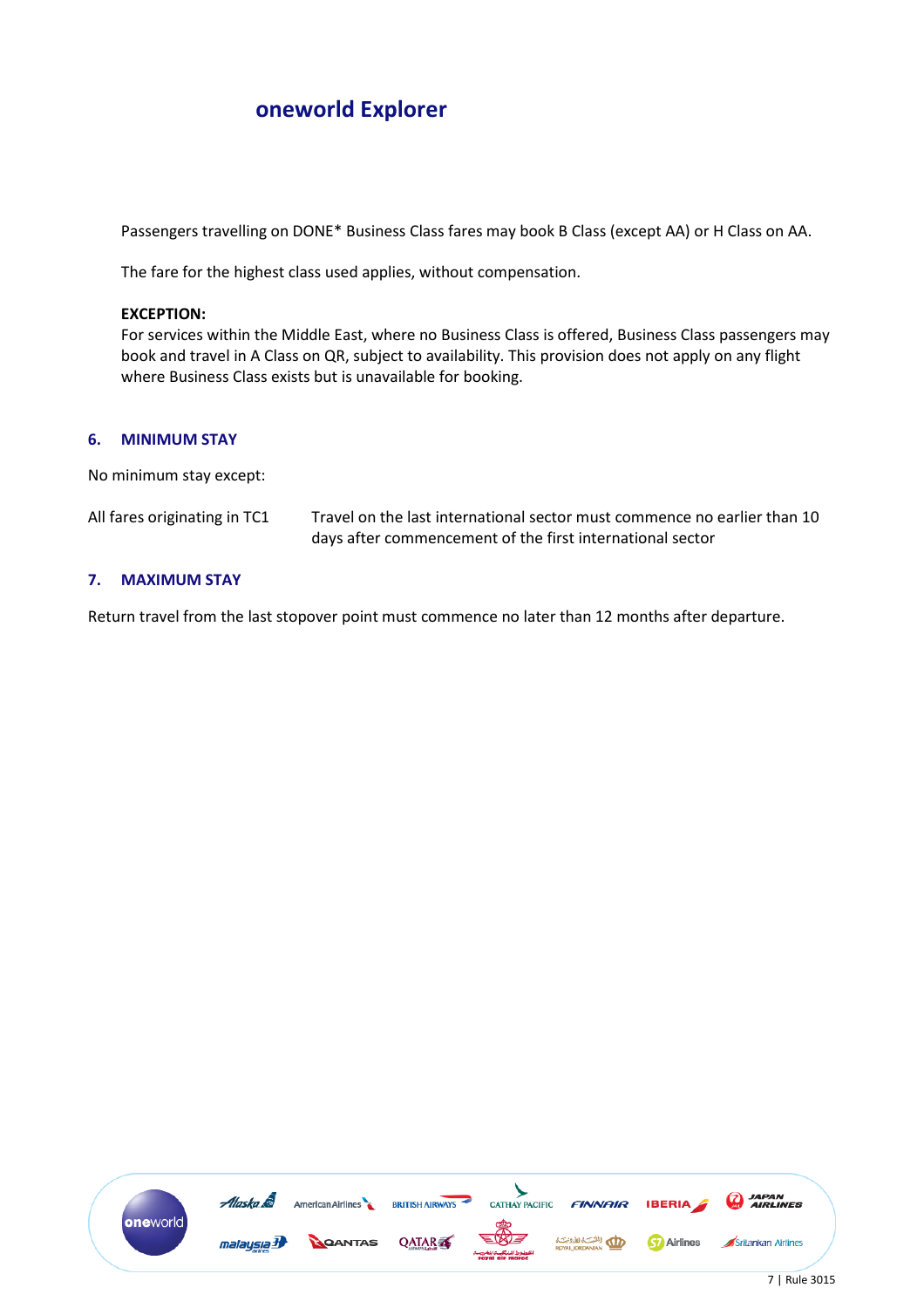### **8. STOPOVERS**

Permitted.

### **NOTE:**

- 1. Minimum 2 stopovers required
- 2. Maximum 2 stopovers permitted in the continent of origin

## **9. TRANSFERS / ROUTINGS**

Unlimited online/interline transfers permitted between AA/AS/AT/AY/BA/CX/IB/JL/MH/NU/QF/QR/RJ/S7/UL

#### **10. PERMITTED COMBINATIONS**

Add-ons not permitted. Combinations with other fares not permitted.

### **12. SURCHARGES**

Economy Class Passengers may travel in AA, CX, IB, JL, QF Premium Economy cabin or BA World Traveller Plus cabin for an additional charge, per flight segment of:

| Sectors between SWP and Africa<br>Sectors between SWP and Europe/Middle East<br>Sectors between SWP and North America<br>Sectors between SWP and South America | <b>USD 1450</b> |
|----------------------------------------------------------------------------------------------------------------------------------------------------------------|-----------------|
| Sectors between South East Asia and South Asian Subcontinent<br>Sectors between South East Asia and Japan/Korea                                                | <b>USD 350</b>  |
| Sectors within South East Asia<br>Sectors within Australia<br>Sectors within Middle East                                                                       | <b>USD 250</b>  |
| All other sectors                                                                                                                                              | <u>USD 950</u>  |

Book in AA - P Class BA/IB - T Class JL - E Class CX/QF - R Class Identify as a -Q- in the fare calculation, immediately following applicable sector. Child/infant discounts apply.

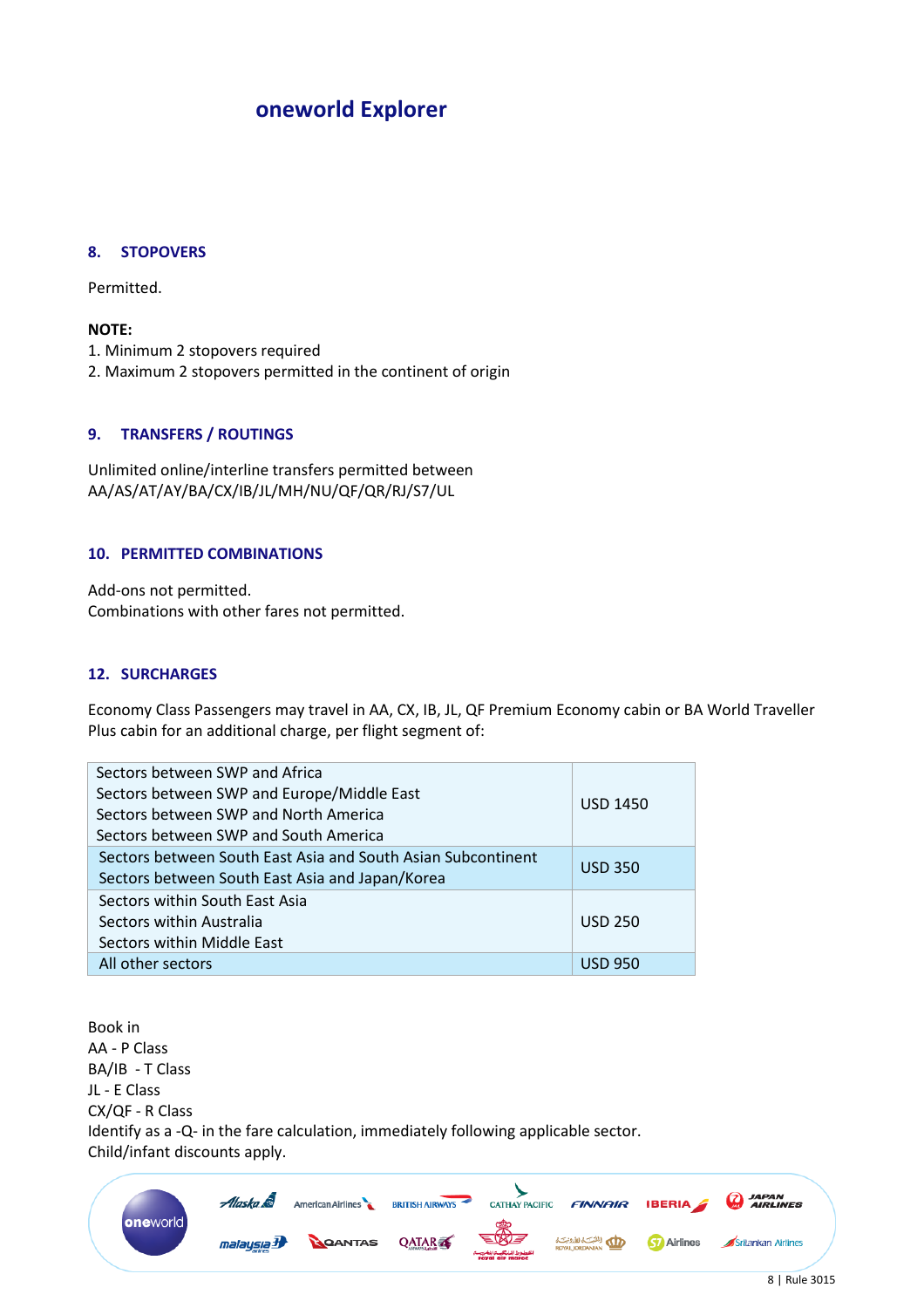### **15. SALES RESTRICTIONS**

Tickets must be issued on the stock of A AA/AS/AT/AY/BA/CX/IB/JL/MH/QF/QR/RJ/S7/UL.

#### **EXCEPTION:**

When JQ operated QF marketed is included in an itinerary AS/IB/S7 stock cannot be utilized.

If a ticket includes travel to/from/via Cuba it may not also include flight segments for travel on American Airlines / American Eagle (Operated by Envoy Air, Mesa Airlines, Piedmont Airlines, PSA Airlines, Republic Airways, Skywest Airlines) or Alaska Airlines, Horizon Air due to U.S. Government restrictions. Any such ticket will not be honoured by AA, or AS and cannot be used to travel on AA or AS.

# **16. VOLUNTARY CHANGES / REROUTING / PENALTIES**

Fees as described below may be waived in case of certified death/illness of the passenger or passenger's immediate family member or accompanying passenger.

Local service fees may apply on rebooking, rerouting, reissue or refund.

#### (a) **Rebooking / Rerouting**

- 1. Prior to departure:
	- a. Changes are permitted provided ticketed points remain the same. If the first flight coupon is being changed, and the fare level has increased since ticket issuance, the difference between the old and new fare will be charged. If the fare level has decreased since ticket issuance, no refund will apply.
	- b. Changes to ticketed points are permitted at a charge of USD 125 per transaction. If the fare level has increased since ticket issuance, the difference between the old and new fare will also be charged. If the fare level has decreased since ticket issuance, no refund will apply.
- 2. After departure:
	- a. Changes are permitted provided ticketed points remain the same.
	- b. Changes to ticketed points are permitted at a charge of USD 125 per transaction.
	- c. No Show requires rebooking at a charge of USD 125.

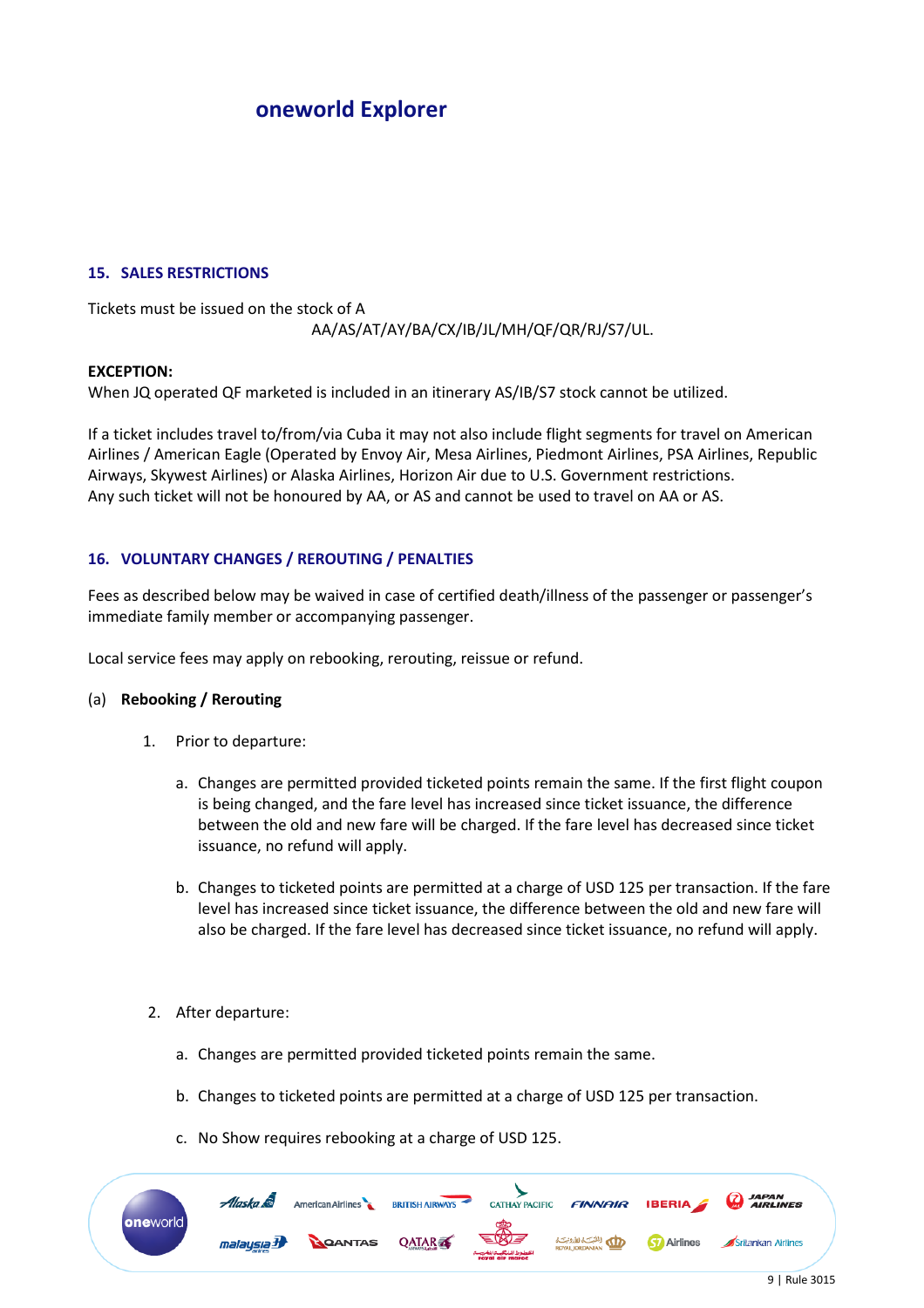d. If the rerouting results in an increase to the number of continents previously charged, the ticket shall be recalculated. Ticket may be reissued to any applicable Explorer fare validating all rules of the new fare except for restrictions on retroactive use. Rerouting fee applies when the resulting fare is less than or equal to the original fare. No refund applies. See Upgrading provisions when recalculation results in a new fare basis at a higher value.

# (b) **Cancellations and Refunds**

- 1. After ticket issuance Cancellation/No Show Forfeit 10% of ticketed fare for Economy Class fares Forfeit 5% of ticketed fare for Business/First Class fares
- 2. In case of refusal of official documents/entry permit/visa a full refund will apply provided official documentation from the approved authority is produced and attached to the refund request.
- 3. For partially used transportation the refund if any will be the difference between the fare paid and the fare for the transportation used less the fee specified in (1) above.

**NOTE:** For tickets sold in Venezuela any full or partial refund must be processed through the original issuing location in Venezuela.

## (c) **Upgrading**

- 1. An Economy Class **one**world Explorer fare may be upgraded to a higher tiered or First/Business Class **one**world Explorer fare without fee.
- 2. A Business class **one**world Explorer fare may be upgraded to a higher tiered or First Class **one**world Explorer fare without fee.
- 3. A First Class **one**world Explorer fare may be upgraded to a higher tiered **one**world Explorer fare without fee.
- 4. Upgrading by sector to Business/First Class is not permitted.
- 5. At any time the **one**world Explorer fare may be used as credit towards payment of any higher fare from the point of origin provided the conditions of the higher fare have been met. No fee will apply. Where such credit is towards another Explorer fare, retroactive use will be permitted. Reissued tickets must be endorsed --NON REF/ XXX-- (XXX equals **one**world Explorer fare basis code) and the original Non-Refundable amount remains Non-Refundable. If the upgraded ticket is subsequently cancelled, the original fee will apply.

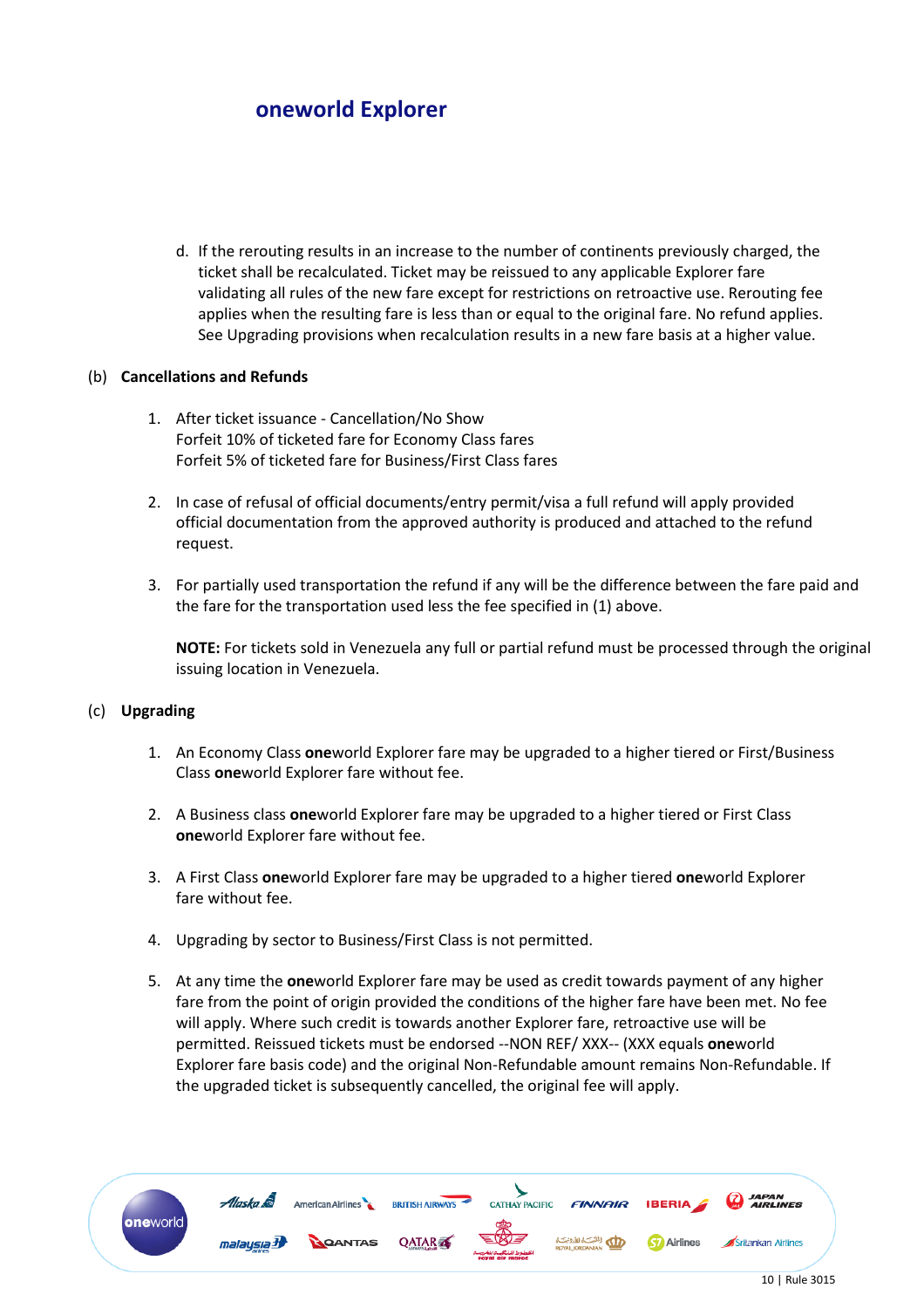## **18. TICKET ENDORSEMENTS**

- (a) Fare basis codes: First AONE\* Business IONE3/DONE\* Economy LONE\* \* Equals number of continents
- (b) Endorsements: The original and reissued ticket must be annotated Valid on **one**world only / non ref in the endorsement box

### **19. CHILDREN DISCOUNTS**

Accompanied child 2-11 - charge 75 percent of the fare Ticketing code - base fare code plus CH

or - Infant: under 2 without a seat - charge 10 percent of fare Ticketing code - base fare code plus IN

**NOTE:** If an infant reaches two years of age after travel has commenced but before travel is complete, a full child fare ticket must be purchased for the entire journey.

**EXCEPTION:** For sales in Russia, for travel commencing in Russia: Infant under 2 without a seat not permitted. A full Child fare must be purchased for the entire journey.

#### or - **NOTE:**

Unaccompanied children are not accepted for transportation using the **one**world Explorer Fare.

#### **20. TOUR CONDUCTORS DISCOUNTS**

Not permitted.

## **21. AGENT DISCOUNTS**

Not permitted.

#### **22. OTHER DISCOUNTS**

No other discounts apply.

## **26. GROUP TRAVEL**